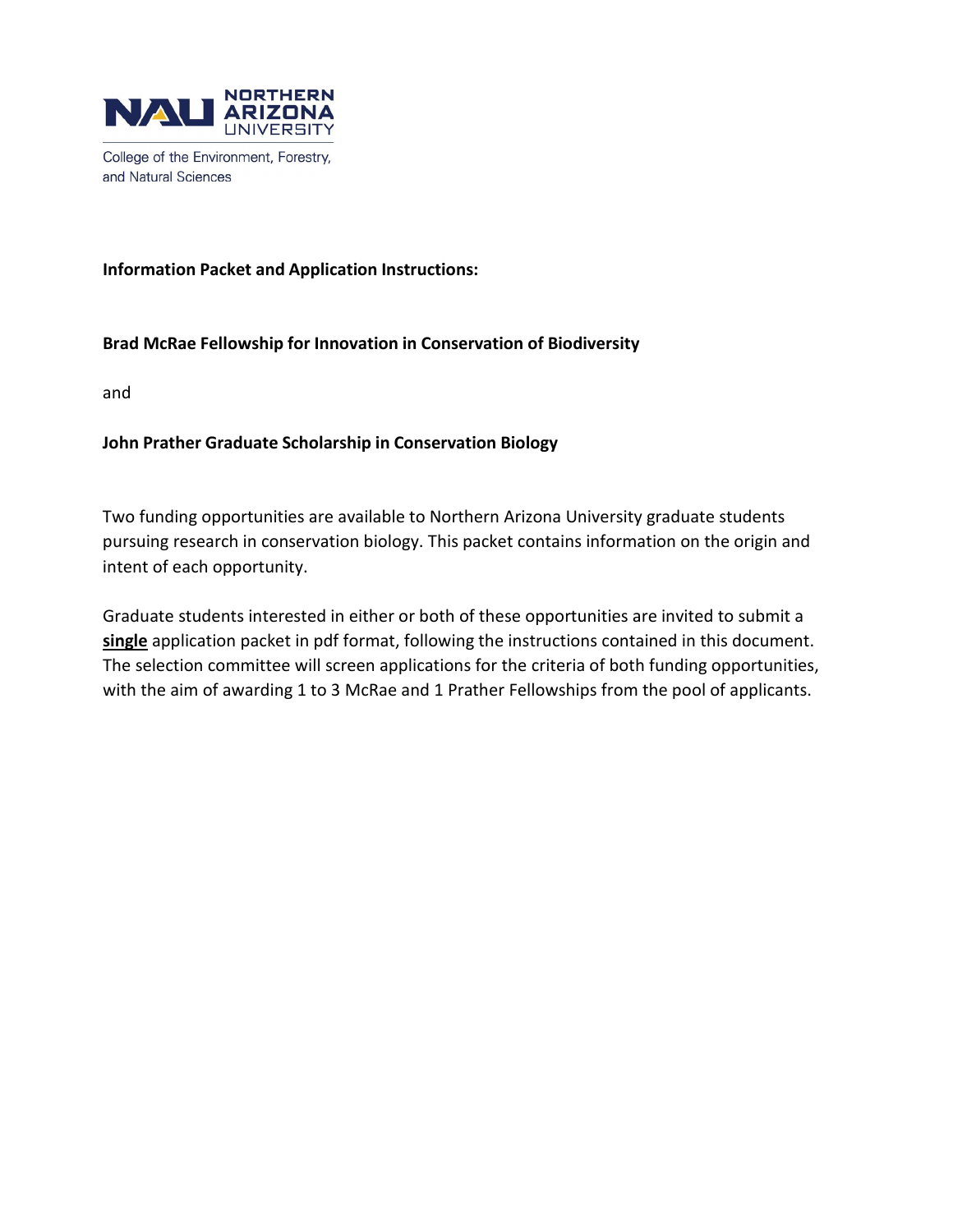# **Brad McRae Fellowship for Innovation in Conservation of Biodiversity**

In his NAU graduate thesis, Brad McRae (PhD, NAU School of Forestry, 2004) invented the circuit theory model of gene flow and animal movement. Unlike previous models, circuit theory reflects gene flow and movement across all paths in a landscape, not just within a single least-cost corridor. Circuit theory quickly became a dominant paradigm in conservation biology and other scientific disciplines. In the wake of Brad's untimely death in July 2017, his family and colleagues established this award to help NAU graduate students develop their own innovative ideas. It is anticipated that 1 to 3 fellowships (\$2,500 to \$7,500 each) will be awarded annually.

# **Selection Process**

A selection panel, consisting of faculty from at least 2 academic units in CEFNS, will review applications, conduct interviews if needed, and select awardees based on the following criteria:

- Minimum requirement: Enrolled (or accepted, with enrollment before an award ismade) as a degree-seeking student in a thesis-based graduate program with a minimum GPA of 3.5 in the graduate program. Students not meeting this requirement will not be considered. US citizenship is not required.
- Degree to which the project will advance conservation of biodiversity or wilderness.
- Degree of innovation in the project, and the scientific rigor and practical utility of the innovation.
- The degree to which the Fellowship will add value to the student's research. It is expected that the student has funds for living expenses, tuition, and health insurance, so that the Fellowship is providing resources to take the research to a new level.
- Personal qualities of the applicant, including work ethic, academic ability, and commitment to a career in conservation. Diversity and family background (e.g., first generation in family to attend college or grad school) may also be considered.

The selection committee will recommend awardees, and an amount for each award, to theDean of CEFNS.

# **Requirements if Awarded**

Before filing their thesis, each recipient must submit (a) a post-project report (500-1,000 words) that describes outcomes in relation to proposed project goals, and (b) a list of expenditures. This report will be distributed to the selection panel and to Founders ofthe McRae Fund within 90 days of the completed funding period.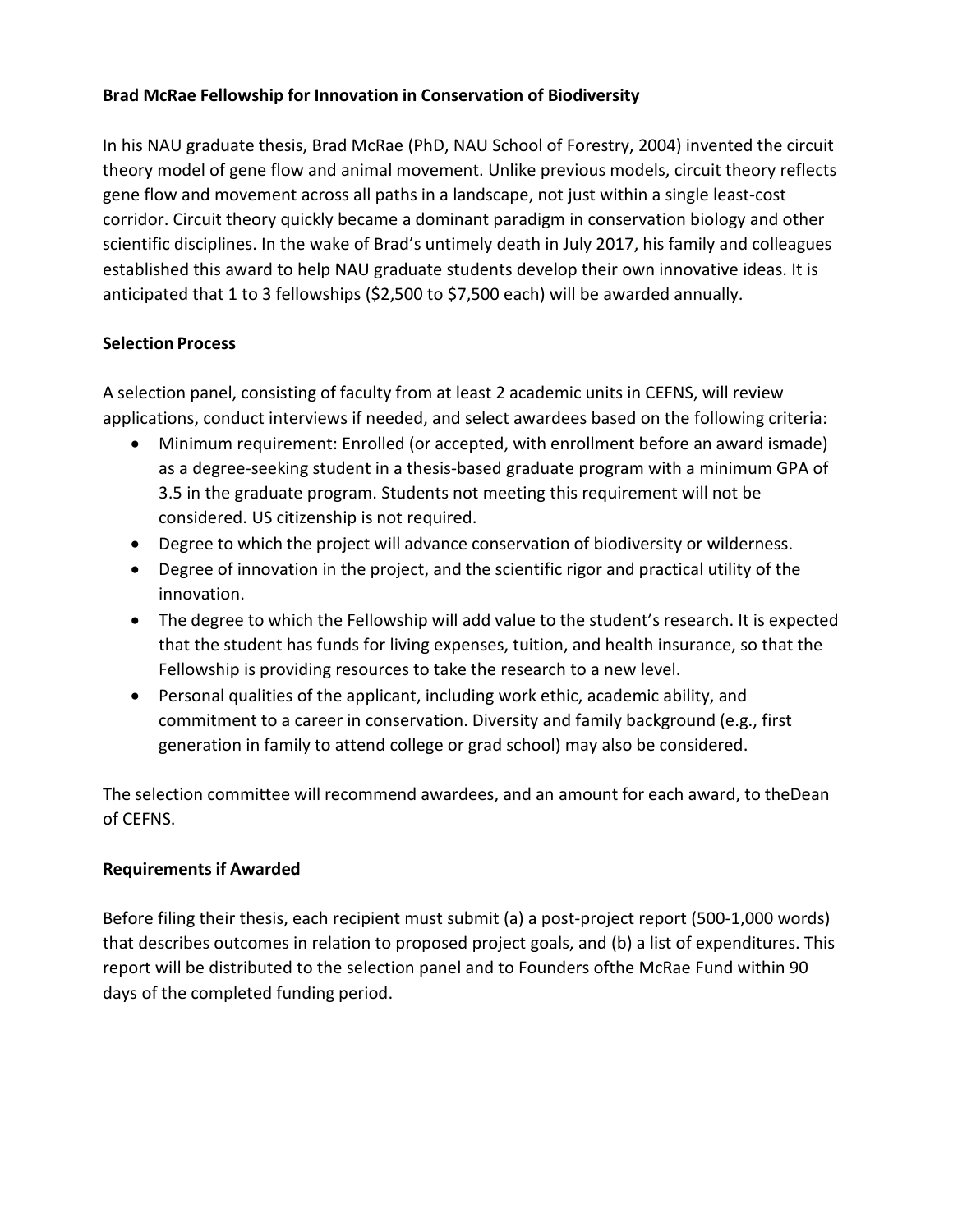## **John Prather Graduate Scholarship in Conservation Biology**

John Prather (1969-2006) was a conservation biologist and landscape ecologist who combined consummate field skills and an encyclopedic knowledge of birds with a creative flair for spatial statistics to advance biodiversity conservation in the Southwest and Central America. From 2002 until his untimely death in 2006, he was a postdoctoral scholar and research professor at Northern Arizona University, where he discovered a passion for cave exploration and helped develop innovative approaches to collaborative landscape design. He spent endless late nights helping graduate students and lightening sprits with his penchant for off-balance humor and genuine kindness. He died instantly from a brain hemorrhage that came without warning at home one evening, and his loss reverberated through the university and Flagstaff community. Those who knew him created an endowed scholarship in his name, so that his memory would continue to inspire. They still feel his loss acutely, but have the consolation of knowing that students still benefit from his generosity of spirit.

**The John W. Prather Scholarship** supports graduate student research in conservation biology. Application is open to all graduate students in good standing at Northern Arizona University who arefocusing their studies on biodiversity conservation.

Selection of the recipient will be based on the quality of the application materials and the student'spotential impact in the field of conservation biology.



**Award:** \$1,500

John Prather, 1969-2006, was a Conservation Biologist who inspired many NAU student researchers while contributing meaningfully to ecology and the conservation of biological diversity in Arizona and throughout the western hemisphere. He was a reliable friend, a steadfast colleague, and the brewer of Bayesian Brown Ale.